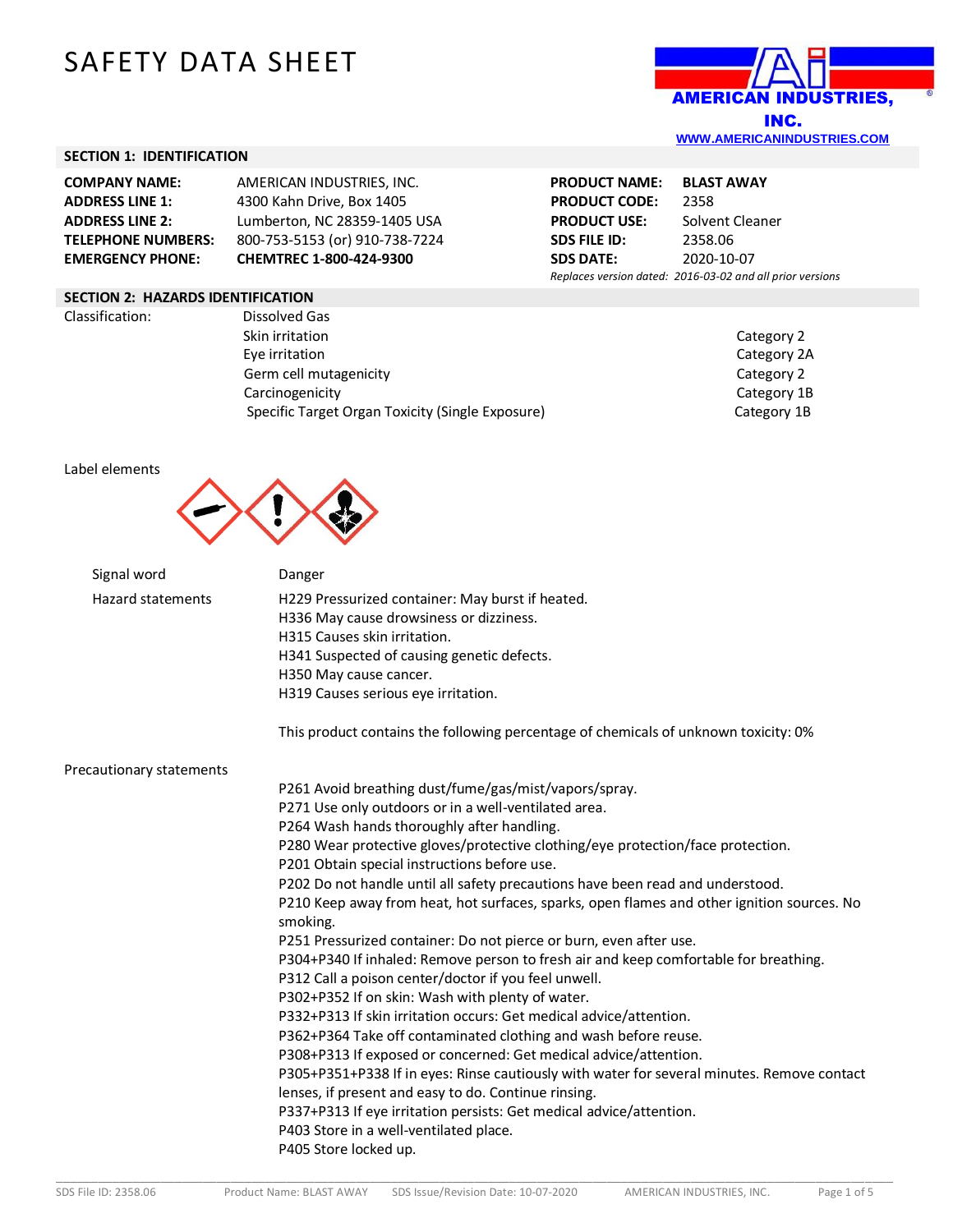P410+P412 Protect from sunlight. Do not expose to temperatures exceeding 50°C (122°F). P501 Dispose of contents and container in accordance with local, state, and national regulations.

| SECTION 3: COMPOSITION/INFORMATION ON INGREDIENTS |                                                                                                                                                                                                                          |            |                                                                          |                                                                                                                                                                                                          |
|---------------------------------------------------|--------------------------------------------------------------------------------------------------------------------------------------------------------------------------------------------------------------------------|------------|--------------------------------------------------------------------------|----------------------------------------------------------------------------------------------------------------------------------------------------------------------------------------------------------|
| Chemical name                                     |                                                                                                                                                                                                                          | CAS number | $\frac{\%}{\%}$                                                          |                                                                                                                                                                                                          |
| Trichloroethylene                                 |                                                                                                                                                                                                                          | 79-01-6    | 60-100                                                                   |                                                                                                                                                                                                          |
| Carbon Dioxide                                    |                                                                                                                                                                                                                          | 124-38-9   | $2 - 4$                                                                  |                                                                                                                                                                                                          |
| <b>SECTION 4: FIRST AID MEASURES</b>              |                                                                                                                                                                                                                          |            |                                                                          |                                                                                                                                                                                                          |
| Eye Contact                                       |                                                                                                                                                                                                                          |            |                                                                          | Remove contact lenses. Flus with water for at least 15 minutes. See a physician if irritation persists.                                                                                                  |
| Ingestion                                         | Rinse mouth with water. Do not induce vomiting unless directed my medical authority. Seek<br>medical attention.                                                                                                          |            |                                                                          |                                                                                                                                                                                                          |
| Inhalation                                        | If inhaled: Remove person to fresh air and keep comfortable for breathing. Call a poison center or<br>doctor if you feel unwell.                                                                                         |            |                                                                          |                                                                                                                                                                                                          |
| Skin Contact                                      | Immediately wash with soap and water for 15 minutes. Remove contaminated clothing and shoes<br>immediately. Seek medical attention if irritation persists.                                                               |            |                                                                          |                                                                                                                                                                                                          |
| <b>Acute Health Hazards</b>                       | Inhalation: dizziness, drowsiness, weakness and fatigue<br>Eye: stinging, tearing, redness<br>Oral: vomiting, nausea, irritation<br>Skin: prolonged or repeated contact may dry skin.                                    |            |                                                                          |                                                                                                                                                                                                          |
| <b>Chronic Health Hazards</b>                     | Possible cancer-causing agent and overexposure may also include damage to kidneys, liver,<br>dizziness, headache, nausea, mental confusion, visual disturbances, dermatitis, lungs, blood, or<br>central nervous system. |            |                                                                          |                                                                                                                                                                                                          |
| Note to Physician                                 |                                                                                                                                                                                                                          |            | product contains ingredients that may be anticipated to be a carcinogen. | Do not administer adrenaline or epinephrine to a victim of chlorinated solvent poisoning. This                                                                                                           |
| <b>SECTION 5: FIRE-FIGHTING MEASURES</b>          |                                                                                                                                                                                                                          |            |                                                                          |                                                                                                                                                                                                          |
| Suitable extinguishing media                      | Use appropriate media for surrounding fire.                                                                                                                                                                              |            |                                                                          |                                                                                                                                                                                                          |
| Unsuitable extinguishing<br>media                 | Not available.                                                                                                                                                                                                           |            |                                                                          |                                                                                                                                                                                                          |
| Unusual Fire and Explosion<br>Hazards             | temperatures above 120°F may cause bursting.                                                                                                                                                                             |            |                                                                          | Contents under pressure. Keep away from ignition sources and open flames. Exposure to                                                                                                                    |
| <b>Special Fire Fighting</b><br>Procedures        | spray only to cool exposed containers.                                                                                                                                                                                   |            |                                                                          | Wear NIOSH approved Self-Contained Breathing Apparatus with a full-face piece operated in a<br>positive pressure demand mode with full body protective clothing when fighting fires. Use water           |
| Hazardous Combustion<br>Products                  |                                                                                                                                                                                                                          |            | Oxides of carbon, chlorine, hydrogen chloride and phosgene.              |                                                                                                                                                                                                          |
| <b>SECTION 6: ACCIDENTAL RELEASE MEASURES</b>     |                                                                                                                                                                                                                          |            |                                                                          |                                                                                                                                                                                                          |
| <b>Personal Protective</b><br>Equipment           |                                                                                                                                                                                                                          |            | Refer to section VIII for proper Personal Protective Equipment           |                                                                                                                                                                                                          |
| Spill                                             | Small releases may be wiped up with wiping material.                                                                                                                                                                     |            |                                                                          | Use absorbent on spill, sweep to clean. Dispose in accordance with local, state, and federal laws.                                                                                                       |
| <b>Waste Disposal</b>                             | container.                                                                                                                                                                                                               |            |                                                                          | Dispose of contents in accordance with federal, state, and local regulations. Do not dump in<br>sewers. Wrap container and place in trash collection, do not puncture, incinerate, or reuse              |
| <b>RCA Status</b>                                 |                                                                                                                                                                                                                          |            | should be fully characterized prior to disposal (40 CFR 261)             | Waste solvent likely considered U228 (Trichloroethylene), hazardous, under RCRA, however product                                                                                                         |
| <b>SECTION 7: HANDLING AND STORAGE</b>            |                                                                                                                                                                                                                          |            |                                                                          |                                                                                                                                                                                                          |
| General                                           |                                                                                                                                                                                                                          |            |                                                                          | Protect from sunlight. Store in a well-ventilated place. Do not expose to temperatures exceeding<br>50°C (122°F). Pressurized container: Do not pierce or burn, even after use. Store locked up.         |
| <b>Other Precautions</b>                          | children.                                                                                                                                                                                                                |            |                                                                          | Containers of this material may be hazardous when empty since they retain product residues<br>(vapors, liquid); observe all warning and precautions listed for the product. Keep out of reach of         |
| Incompatibility                                   | plastics, rubbers and coatings.                                                                                                                                                                                          |            |                                                                          | Strong acids, strong alkalis, strong oxidizing agents, chemically active metals, such as aluminum,<br>barium, lithium, sodium, magnesium, potassium, titanium, beryllium, concentrated nitric acid, some |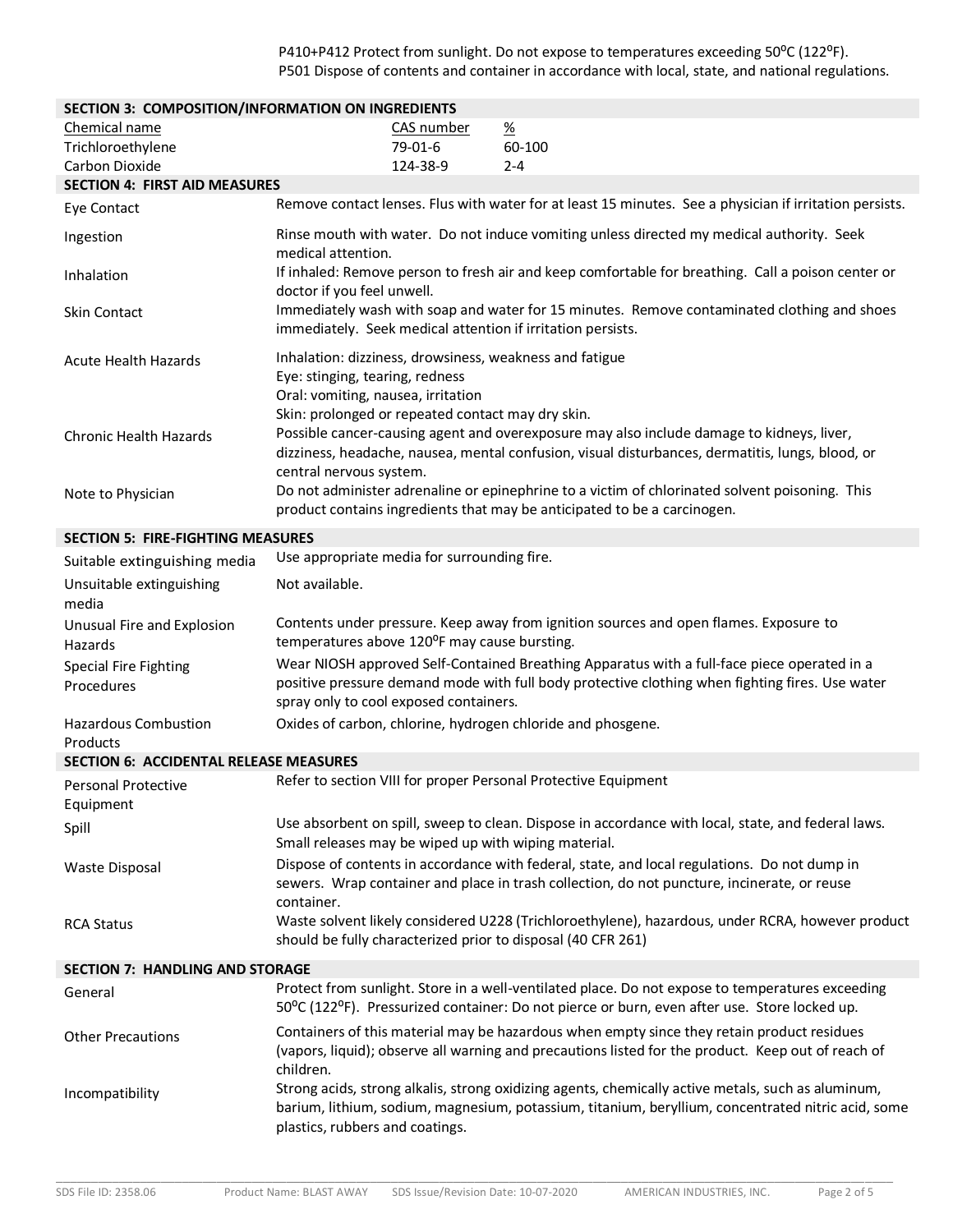# **SECTION 8: EXPOSURE CONTROLS/PERSONAL PROTECTION**

| SECTION 6. EAPOSUNE CUNTNULS/ FENSUNAL PNUTECTION |                                    |                                    |                                                                                                                      |                                    |                                 |                                              |                          |                              |                                      |
|---------------------------------------------------|------------------------------------|------------------------------------|----------------------------------------------------------------------------------------------------------------------|------------------------------------|---------------------------------|----------------------------------------------|--------------------------|------------------------------|--------------------------------------|
| Engineering<br>controls/Ventilation               |                                    |                                    | Use only outdoors or in a well-ventilate area.                                                                       |                                    |                                 |                                              |                          |                              |                                      |
| Respiratory protection                            |                                    |                                    | Wear NIOSH/MSHA approved organic vapor respiratory protection if used in confined, poorly<br>ventilated areas.       |                                    |                                 |                                              |                          |                              |                                      |
| <b>Personal Protective</b><br>Equipment           |                                    |                                    |                                                                                                                      |                                    |                                 | Safety glasses and chemical resistant gloves |                          |                              |                                      |
| <b>Additional Measures</b>                        |                                    |                                    | Obtain special instructions before use. Do not handle until all safety precautions have been read<br>and understood. |                                    |                                 |                                              |                          |                              |                                      |
| Component                                         | <b>OSHA</b><br><b>TWA</b><br>(ppm) | <b>OSHA</b><br>TWA<br>(mg/m)<br>3) | <b>OSHA</b><br>PEL (ppm)                                                                                             | <b>OSHA</b><br>PEL<br>(mg/m)<br>3) | <b>OSHA</b><br>Tables<br>Z1,2,3 | <b>OSHA</b><br>Carcinogen                    | OSHA skin<br>designation | ACGIH<br><b>TLV</b><br>(ppm) | <b>ACGIH</b><br><b>TLV</b><br>(mgm3) |
| Trichloroethylene                                 |                                    |                                    | 10                                                                                                                   |                                    |                                 |                                              |                          | 25                           |                                      |
| Carbon Dioxide                                    |                                    |                                    | 5000                                                                                                                 |                                    |                                 |                                              |                          | 25                           |                                      |

# **SECTION 9: PHYSICAL AND CHEMICAL PROPERTIES**

| Appearance                                   | Clear colorless spray                                                                                                                                                                                                                       |
|----------------------------------------------|---------------------------------------------------------------------------------------------------------------------------------------------------------------------------------------------------------------------------------------------|
| Odor description                             | Chlorinated solvent odor                                                                                                                                                                                                                    |
| Odor Threshold                               | N/D                                                                                                                                                                                                                                         |
| pH                                           | Not available                                                                                                                                                                                                                               |
| Melting point/freezing point                 | N/D                                                                                                                                                                                                                                         |
| Initial boiling point & boiling range        | >188°F (87°C)                                                                                                                                                                                                                               |
| Flash point                                  | N/D                                                                                                                                                                                                                                         |
| Evaporation rate                             | >3 (Fast)                                                                                                                                                                                                                                   |
| Flammability (solid/gas)                     | Not considered a flammable aerosol or<br>an extremely flammable aerosol by<br>OSHA (29CFR 1910.1200)                                                                                                                                        |
| Lower flammability limit                     | N/D                                                                                                                                                                                                                                         |
| Upper flammability limit                     | N/D                                                                                                                                                                                                                                         |
| Explosive limit lower                        | N/D                                                                                                                                                                                                                                         |
| Explosive limit upper                        | N/D                                                                                                                                                                                                                                         |
| Vapor pressure (mm Hg)                       | 59                                                                                                                                                                                                                                          |
| Vapor Density (AIR=1)                        | 4.5                                                                                                                                                                                                                                         |
| Relative Density (H2O=1)                     | 1.52                                                                                                                                                                                                                                        |
| Solubility(ies)                              | N/D                                                                                                                                                                                                                                         |
| Partition Coefficient: n-Octanol/Water (Kow) | N/D                                                                                                                                                                                                                                         |
| Autoignition temperature                     | N/D                                                                                                                                                                                                                                         |
| Decomposition temperature                    | $>400^{\circ}$ C                                                                                                                                                                                                                            |
| Viscostiv                                    | N/D                                                                                                                                                                                                                                         |
| SECTION 10: STABILITY AND REACTIVITY         |                                                                                                                                                                                                                                             |
| Reactivity                                   | Chemically active metals and acids                                                                                                                                                                                                          |
| <b>Chemical Stability</b>                    | Stable                                                                                                                                                                                                                                      |
| <b>Possible Hazardous Reactions</b>          | None known                                                                                                                                                                                                                                  |
| <b>Conditions to Avoid</b>                   | Temperatures greater than 122 <sup>o</sup> F may cause bursting                                                                                                                                                                             |
| Incompatible Materials                       | Strong acids, strong alkalis, strong oxidizing agents, chemically active metals, such as<br>aluminum, barium, lithium, sodium, magnesium, potassium, titanium, beryllium,<br>concentrated nitric acid some plastics, rubbers, and coatings. |
| Hazardous Decomposition Products             | Oxides of carbon, chlorine, hydrogen chloride and phosgene                                                                                                                                                                                  |

\_\_\_\_\_\_\_\_\_\_\_\_\_\_\_\_\_\_\_\_\_\_\_\_\_\_\_\_\_\_\_\_\_\_\_\_\_\_\_\_\_\_\_\_\_\_\_\_\_\_\_\_\_\_\_\_\_\_\_\_\_\_\_\_\_\_\_\_\_\_\_\_\_\_\_\_\_\_\_\_\_\_\_\_\_\_\_\_\_\_\_\_\_\_\_\_\_\_\_\_\_\_\_\_\_\_\_\_\_\_\_\_\_\_\_\_\_\_\_\_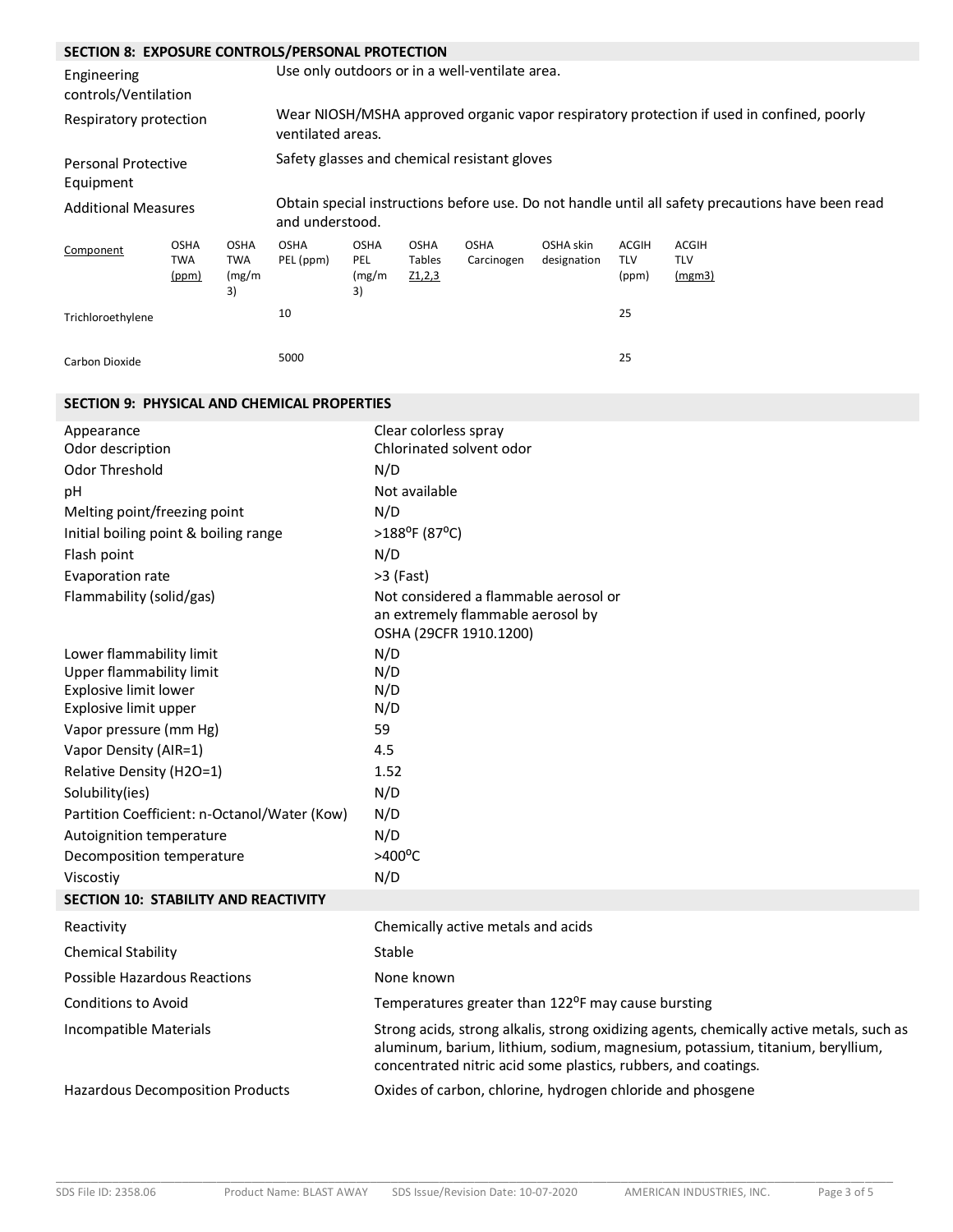# **SECTION 11: TOXICOLOGICAL INFORMATION**

| <b>Toxicological Information</b>              | Trichloroethylene (79-01-6) LD <sub>50</sub> (Oral, Rat) 4920 mg/kg; LD <sub>50</sub> (Dermal, Rabbit) ><br>20000 mg/kg; LC <sub>50</sub> (Inhalation, Mouse, 4hr) 8450 ppm<br>Eyes, ingestion, inhalation, skin                                                                                                                                                                                                                                                                                                                                                                                 |
|-----------------------------------------------|--------------------------------------------------------------------------------------------------------------------------------------------------------------------------------------------------------------------------------------------------------------------------------------------------------------------------------------------------------------------------------------------------------------------------------------------------------------------------------------------------------------------------------------------------------------------------------------------------|
| Routes of Entry                               | Causes irritation, burning, redness, tearing.                                                                                                                                                                                                                                                                                                                                                                                                                                                                                                                                                    |
| Eyes                                          |                                                                                                                                                                                                                                                                                                                                                                                                                                                                                                                                                                                                  |
| Ingestion                                     | Causes gastrointestinal irritation, headaches, nausea, diarrhea, vomiting, abdominal<br>cramps.                                                                                                                                                                                                                                                                                                                                                                                                                                                                                                  |
| Inhalation                                    | Irritation to respiratory tract, dizziness, headache, nausea, depression of central<br>nervous system, prolonged exposure may cause unconsciousness, heart effects, liver<br>effects, kidney effects, and death.                                                                                                                                                                                                                                                                                                                                                                                 |
| Skin                                          | Irritation likely, redness and pain. May cause localized defatting, blistering with<br>prolonged skin contact. May be absorbed through the skin.                                                                                                                                                                                                                                                                                                                                                                                                                                                 |
| <b>Medical Condition Aggravated</b>           | Excessive exposure will aggravate pre-existing disorders of eyes, skin, respiratory,<br>liver, kidney, cardiovascular system, pulmonary illnesses, or central nervous system.                                                                                                                                                                                                                                                                                                                                                                                                                    |
| <b>Acute Health Hazards</b>                   | Inhalation: dizziness, drowsiness, weakness, and fatigue<br>Eye: stinging, tearing, redness<br>Oral: Vomiting, nausea, irritation                                                                                                                                                                                                                                                                                                                                                                                                                                                                |
| <b>Chronic Health Hazards</b>                 | Skin: Prolonged or repeated contact may dry skin<br>Possible cancer causing agent and overexposure may also include damage to kidneys,<br>liver, dizziness, headache, nausea, mental confusion, visual disturbances, dermatitis,<br>lungs, blood, or central nervous system.                                                                                                                                                                                                                                                                                                                     |
| Carcinogenicity                               | <b>OSHA:</b> Yes ACGIH: A2 - Suspected NTP: 2 - Anticipated<br>IARC: 2A - Probable OTHER: CA Prop 65                                                                                                                                                                                                                                                                                                                                                                                                                                                                                             |
| <b>SECTION 12: ECOLOGICAL INFORMATION</b>     |                                                                                                                                                                                                                                                                                                                                                                                                                                                                                                                                                                                                  |
| Ecotoxicity                                   | Trichloroethylene (79-01-6) LC <sub>50</sub> (96hr) Fish: 41 - 67 mg/L.                                                                                                                                                                                                                                                                                                                                                                                                                                                                                                                          |
| Persistence and degradability                 | Component or components of this product are not biodegradable.                                                                                                                                                                                                                                                                                                                                                                                                                                                                                                                                   |
| Bioaccumulative potential                     | This product is not expected to bioaccumulate.                                                                                                                                                                                                                                                                                                                                                                                                                                                                                                                                                   |
| Mobility in soil                              | This product is mobile in soil.                                                                                                                                                                                                                                                                                                                                                                                                                                                                                                                                                                  |
| Other adverse effects                         | None known.                                                                                                                                                                                                                                                                                                                                                                                                                                                                                                                                                                                      |
| <b>SECTION 13: DISPOSAL CONSIDERATIONS</b>    |                                                                                                                                                                                                                                                                                                                                                                                                                                                                                                                                                                                                  |
| Waste disposal                                | Dispose of contents in accordance with federal, state, and local regulations. Do not<br>dump in sewers. Wrap container and place in trash collection, do not puncture,<br>incinerate, or reuse container.                                                                                                                                                                                                                                                                                                                                                                                        |
| <b>RCRA Status</b>                            | Waste solvent likely considered U228 (Trichloroethylene), hazardous, under RCRA,<br>however product should be fully characterized prior to disposal (40 CFR 261).                                                                                                                                                                                                                                                                                                                                                                                                                                |
| <b>SECTION 14: TRANSPORT INFORMATION</b>      |                                                                                                                                                                                                                                                                                                                                                                                                                                                                                                                                                                                                  |
| US DOT information<br><b>IMDG</b> information | Ground transportation: Limited Quantity<br>Shipping Name: Aerosols, flammable UN/NA #: 1950 Hazard Class: 2.2(6.1) Required<br><b>Placard: Limited Quantity</b><br>Marine Pollutant: No data available                                                                                                                                                                                                                                                                                                                                                                                           |
| <b>IATA Information</b>                       | Shipping by air forbidden by USDOT regulations                                                                                                                                                                                                                                                                                                                                                                                                                                                                                                                                                   |
| <b>SECTION 15: REGULATORY INFORMATION</b>     |                                                                                                                                                                                                                                                                                                                                                                                                                                                                                                                                                                                                  |
| 79-01-6 - Trichloroethylene                   | <b>TSCA STATUS:</b> All Chemicals are listed or exempt.<br><b>CERCLA (COMPREHENSIVE RESPONSE COMPENSATION, AND</b><br><b>LIABILITY ACT): Trichloroethylene</b> (79-01-6) Reportable Quantity = 100 lbs<br>SARA 311/312 HAZARD CATEGORIES: Acute Health, Chronic Health.<br><b>SARA 313 REPORTABLE INGREDIENTS: Trichloroethylene</b> (79-01-6)<br><b>STATE REGULATIONS: Prop 65:</b> This product can expose you to chemicals<br>including Trichloroethylene which is known to the State of California to cause<br>cancer, birth defects, or other reproductive harm. For more information go to |

\_\_\_\_\_\_\_\_\_\_\_\_\_\_\_\_\_\_\_\_\_\_\_\_\_\_\_\_\_\_\_\_\_\_\_\_\_\_\_\_\_\_\_\_\_\_\_\_\_\_\_\_\_\_\_\_\_\_\_\_\_\_\_\_\_\_\_\_\_\_\_\_\_\_\_\_\_\_\_\_\_\_\_\_\_\_\_\_\_\_\_\_\_\_\_\_\_\_\_\_\_\_\_\_\_\_\_\_\_\_\_\_\_\_\_\_\_\_\_\_